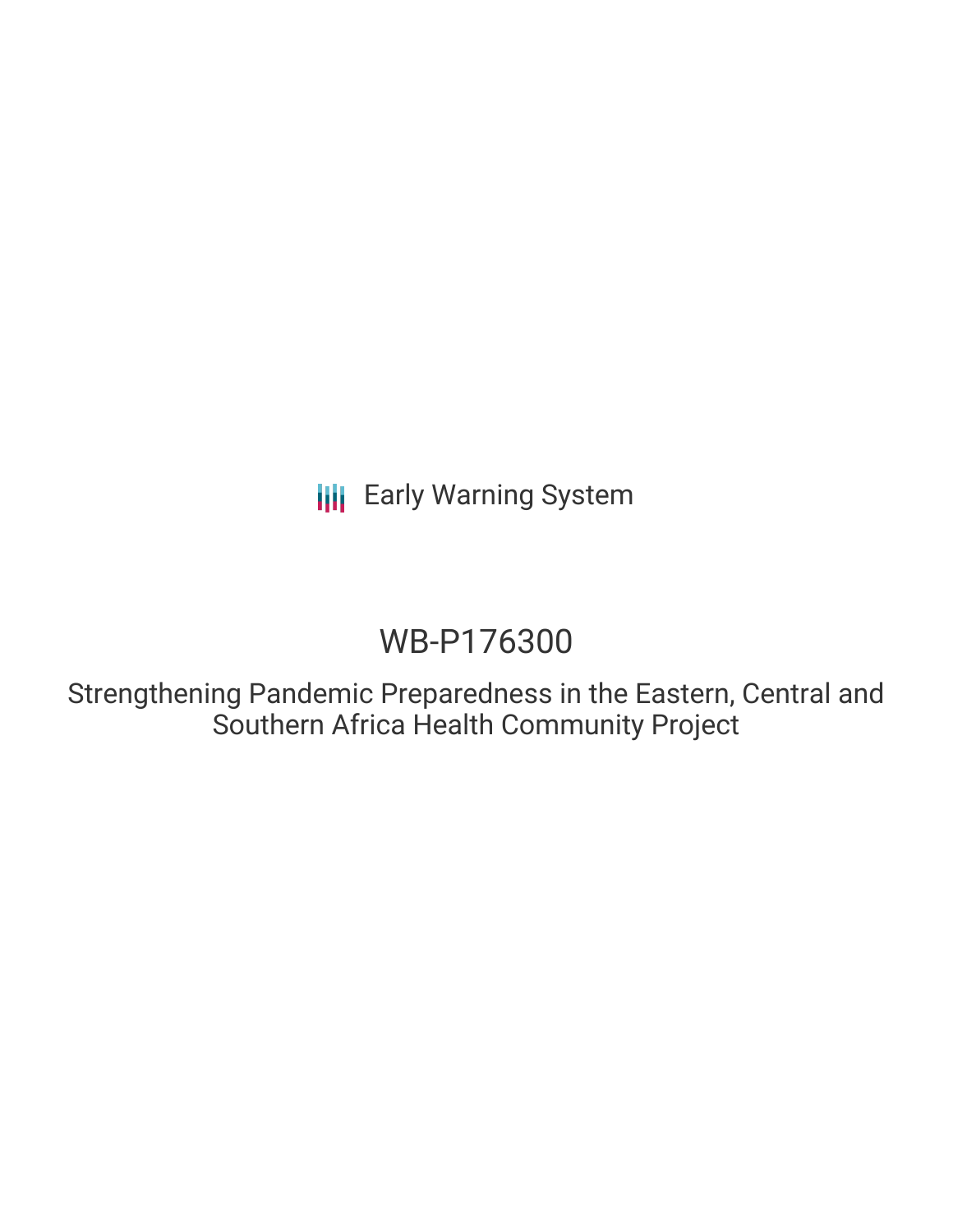

# Early Warning System Strengthening Pandemic Preparedness in the Eastern, Central and Southern Africa Health Community Project

| <b>Financial Institutions</b> | World Bank (WB)             |
|-------------------------------|-----------------------------|
| <b>Status</b>                 | Active                      |
| <b>Bank Risk Rating</b>       |                             |
| <b>Borrower</b>               | Regional                    |
| <b>Sectors</b>                | <b>Education and Health</b> |
| <b>Project Cost (USD)</b>     | $$5.00$ million             |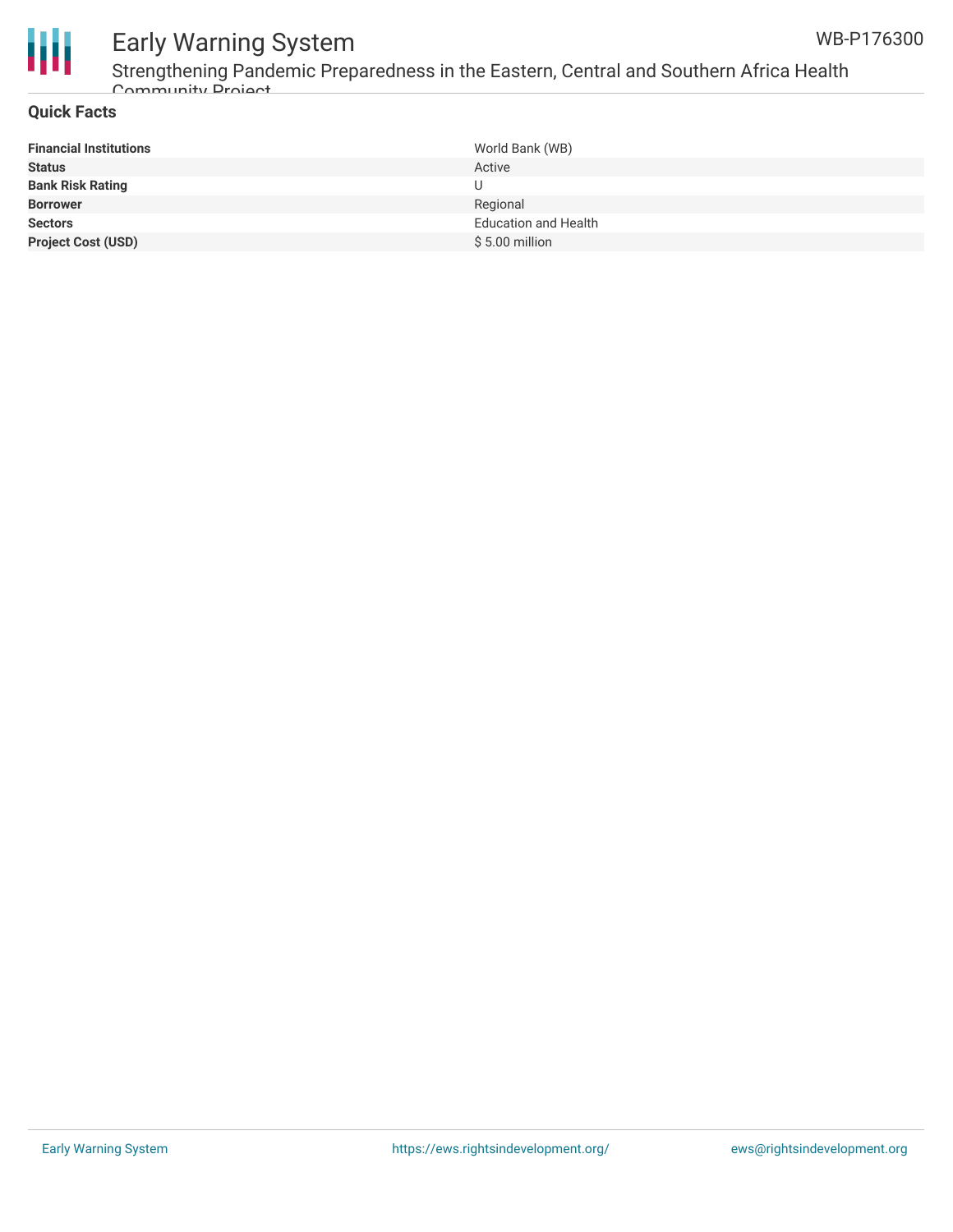

# Early Warning System Strengthening Pandemic Preparedness in the Eastern, Central and Southern Africa Health Community Project

### **Project Description**

According to the bank website, the objective of this project is to support selected countries in Eastern and Southern Africa to improve preparedness capacity for health emergencies.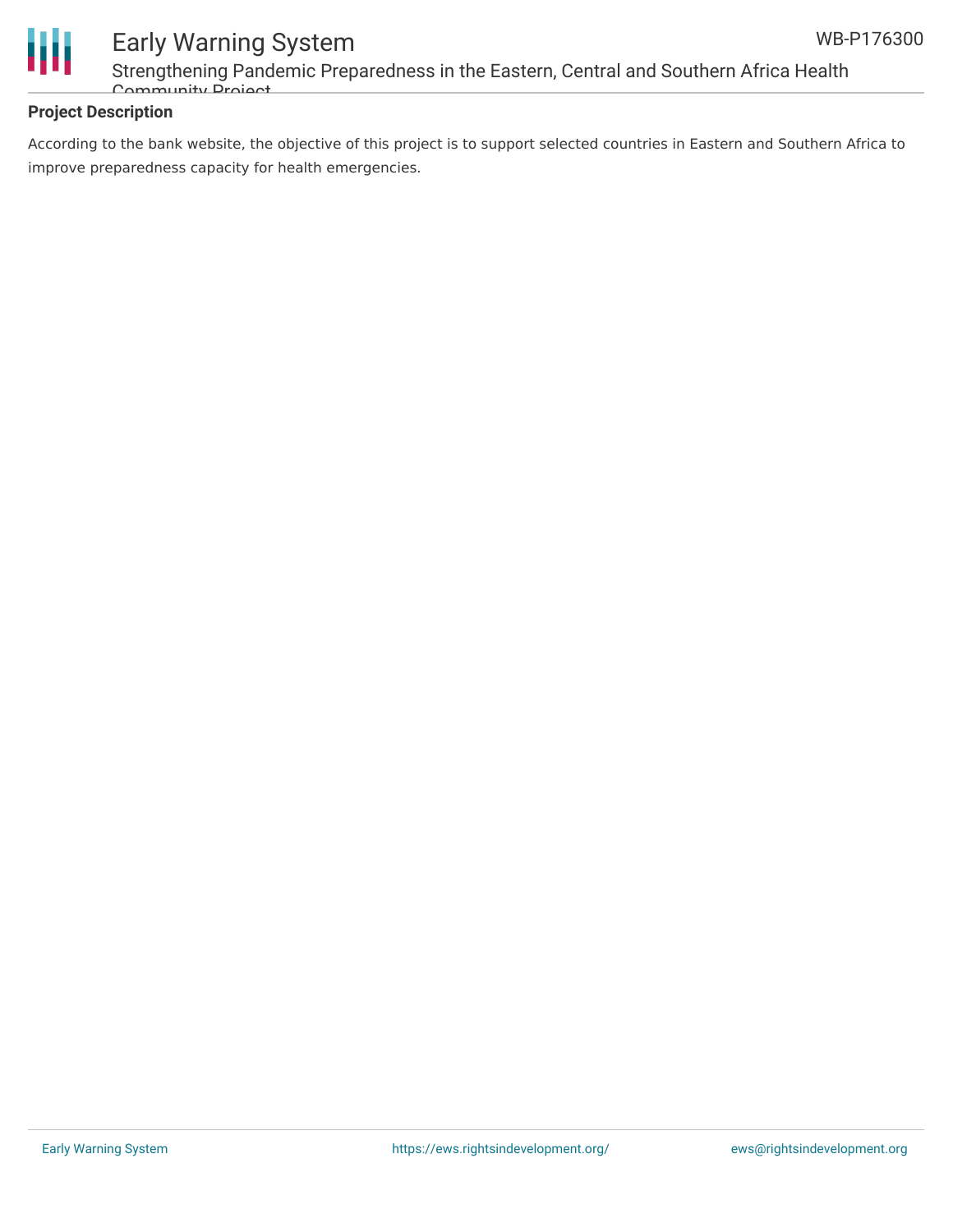



# Early Warning System

Strengthening Pandemic Preparedness in the Eastern, Central and Southern Africa Health Community Project

### **Investment Description**

World Bank (WB)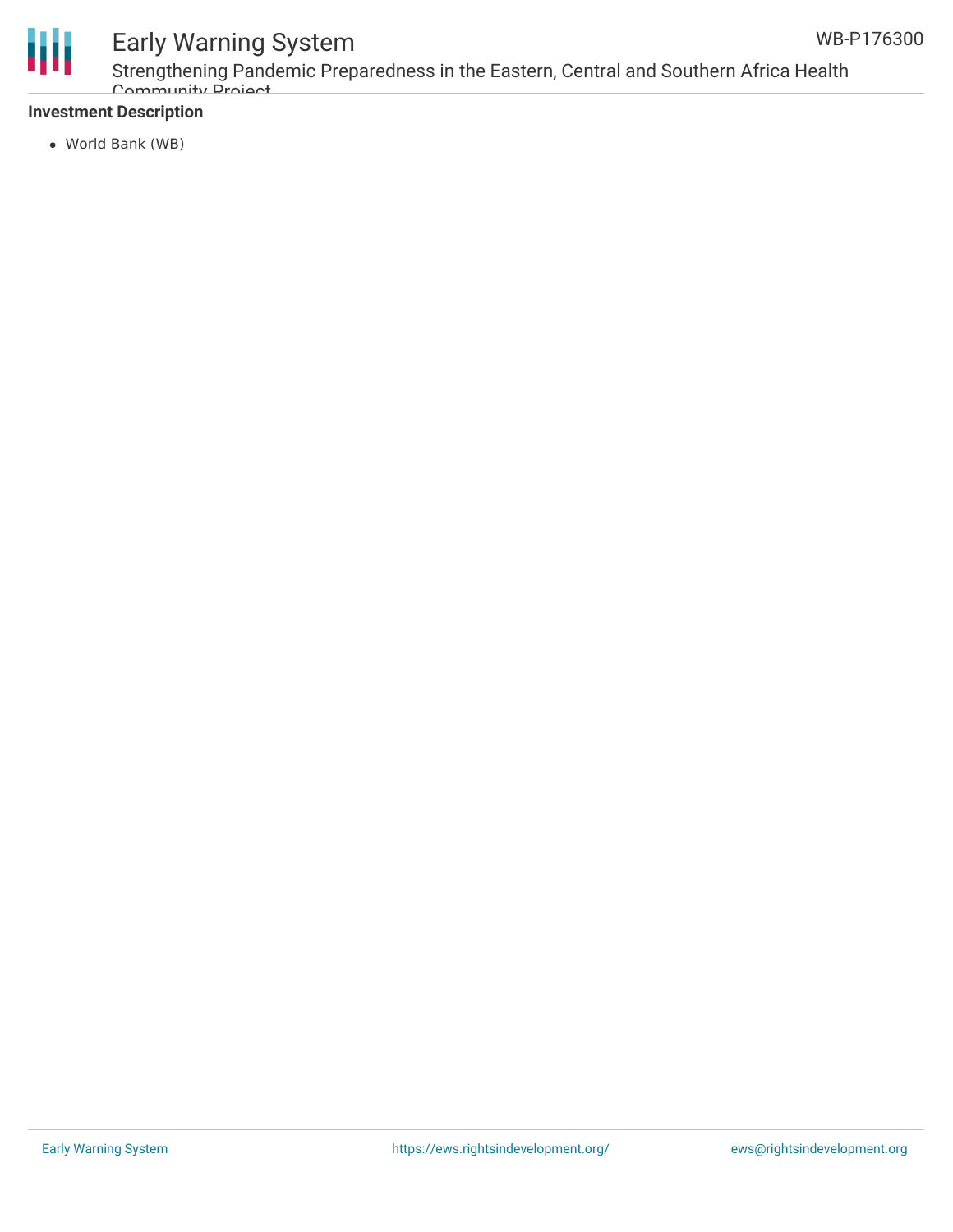

## Early Warning System Strengthening Pandemic Preparedness in the Eastern, Central and Southern Africa Health Community Project

### **Contact Information**

Peter Okwero (Team Leader)

Project contacts are not available at the time of disclosure.

#### ACCESS TO INFORMATION

To submit an information request for project information, you will have to create an account to access the Access to Information request form. You can learn more about this process at: https://www.worldbank.org/en/access-toinformation/request-submission

#### ACCOUNTABILITY MECHANISM OF THE WORLD BANK

The World Bank Inspection Panel is the independent complaint mechanism and fact-finding body for people who believe they are likely to be, or have been, adversely affected by a World Bank-financed project. If you submit a complaint to the Inspection Panel, they may investigate to assess whether the World Bank is following its own policies and procedures for preventing harm to people or the environment. You can contact the Inspection Panel or submit a complaint by emailing ipanel@worldbank.org. Information on how to file a complaint and a complaint request form are available at: https://www.inspectionpanel.org/how-tofile-complaint